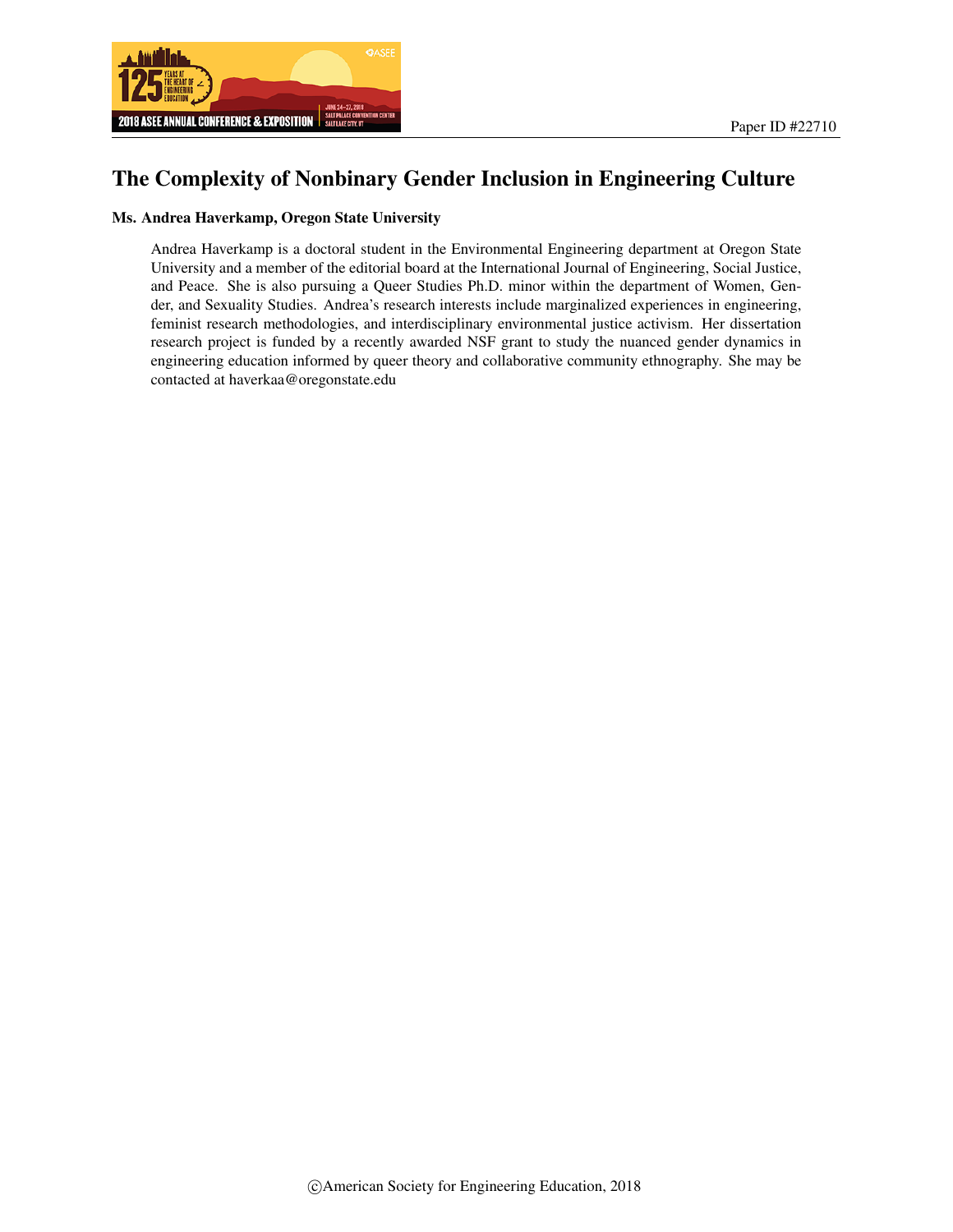The Complexity of Nonbinary Gender Inclusion in Engineering Culture

# **Abstract**

Gender in engineering is a long-standing source of inquiry, research, outreach, and discussion as inequity in demographics and negative experiences persist in the field. Women consist of just approximately 20% of our engineering undergraduate programs nationally, and roughly 14% of our national professional workforce. Absent from these numbers and research into gender minority experiences are students who lay further on the margins of discussion, awareness, inclusion, and acknowledgement of existence - students who identify as nonbinary or other genders aside from man or woman. This paper presents background literature on gender, gender minority experiences in higher education, nonbinary gender identity, and aims to present points of discussion to facilitate further engagement with a more nuanced understanding of gender in engineering.

Gender as a social system is defined by multiplicity and fluidity and does not fit within two unitary and discrete categories. The majority of current gender in engineering scholarship utilizes a conceptualization of gender which does not acknowledge or incorporate more than two gender options, and is rooted in increasingly rejected notions of biological essentialism. Nonbinary and gender nonconforming students, some of which also identify within the transgender population, exist in liminal spaces throughout society and higher education, and continuation of this scholarship tacitly denies their existence by framing gender as intrinsically linked to two biological categories. Engineering professionals, faculty, and students who identify as neither men nor women must be included and our conversation be expanded for academically rigorous investigation into gender dynamics and create inclusive engineering spaces.

Conversations around gender neutral bathrooms are just the beginnings of widespread cultural change to support gender expansive engineers. The discipline must re-think our approaches towards gender equity in engineering and the theoretical conceptualization of gender to not only frame its inequity through the sharp underrepresentation of women, but its gender dynamics as experienced by nonbinary and gender nonconforming students. We must continue to make space for marginalized gender identities and gendered experiences. Through reviewing existing literature and integrating my own intimate experiences I seek to discuss preliminary efforts towards nonbinary inclusion in our teaching, professionalization, and language. This paper represents a point of entry for discussing nonbinary inclusion as part of the discipline's continued commitment to cultural change surrounding gender.

# **Gender in Engineering**

Engineering has been described as a hegemonic, masculine culture [1]. Societal and interpersonal gender dynamics, a lack of role models, and lack of community in the field can cause women to alter their gender presentation and sense of self or to leave 'feminine traits' at the door in order to fit in [2]. It has also been documented that women in engineering experience a slower development of engineering identity and a diminished sense of belonging [3]. LGBTQ+ people in STEM have reported similar experiences, including a rate of closeting that is double the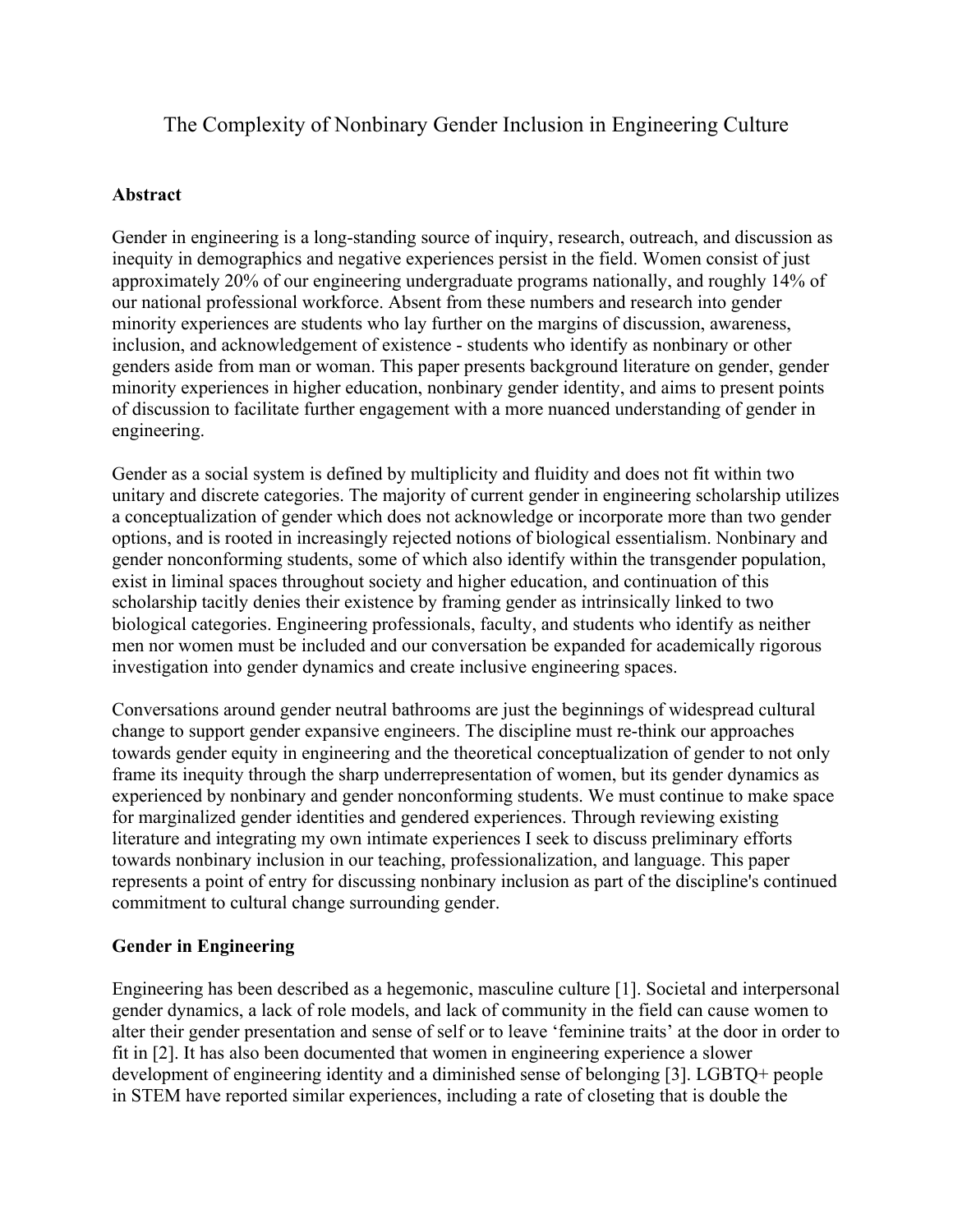national average for all LGBTQ+ persons, and report higher levels of harassment and discrimination than their 'straight' peers [4]. While the marginalization and disproportionate lack of access to STEM education and practice experienced by women and the broad LGBTQ+ community is well documented, the experiences of transgender, gender nonconforming, and nonbinary students are glaringly absent from ongoing discussions of equity and social justice in engineering education. Studies and research into the LGBTQ+ population predominantly circle around sexual identities (lesbian, gay, bisexual) due to the transgender population having a smaller representation in the LGBTQ+ community as well as being a lived experience surrounding gender, not sexuality. This is particularly problematic because the research which exists regarding this community's experiences in society reveal widespread financial marginalization, harassment and assault, and systemic oppression at levels significantly above the "average" presented in studies of the broader LGBTQ+ community [5].

The framing of engineering as 'masculine' and women as inherently 'feminine' subtlety situates women as not well suited for engineering. The usage of the word sex instead of gender doubly so – by insinuating to many that there are deep biological differences in cognition or ability which limit women's potential. This 'female lack' permeates society, despite little valid research indicating otherwise. This results in a culture with a pervasive framing of gender a way that serves against women's inclusion. Sociologist Allison Phipps analyzed dominant discourse around women in engineering and described it as existing within a 'black box' – seemingly untouched and unengaged with feminist theories and social science research on gender that has been developed since the 1980s [6]. She put forth that the binary language and framing of "Women in Science, Technology, and Engineering" efforts to be working against its intended goal:

"While purporting to liberate girls and women from gender stereotypes and promoting their equality in SET, initiatives which mobilize 'Women in SET' discourse may actually be engaged in processes of regulation which reinforce those stereotypes and construct girls/women and SET in such a way as to make it difficult for girls and women to understand themselves as being capable SET students and future professionals."

Such binary discourse is noted as a source of marginalization for gender nonconforming, nonbinary, and transgender students [7]. The persistent framing of programs, outreach, summer camps, and research in this manner underscore the lack of modernity within dominant gender discussions in engineering and a failure to conceptualize the nuances of gender at the onset. Indeed, the unitary notion of women with intrinsic lacking in their ability to perform rational thought and technical skills serves to "pathogolize and girls and normalize masculinity" while leaving out structures of power (i.e. gender conformity, race, class, gender stereotypes, binary discourse, culture) which are the sources of gender inequity. [6] We know that there are not discrete unitary binary categories between high and low pressures, hot or cold, solid phase and liquid phase, or black and white. The same is true for the inaccuracy of conceptualizing discrete and unitary binary gender identities. Gender is more complex than two checkboxes and deserves to be understood and studied with rigor acknowledging this complexity.

We do not have engineering education literature which engages in how these dynamics may affect and impact underrepresented genders aside from women, which necessitates a discussion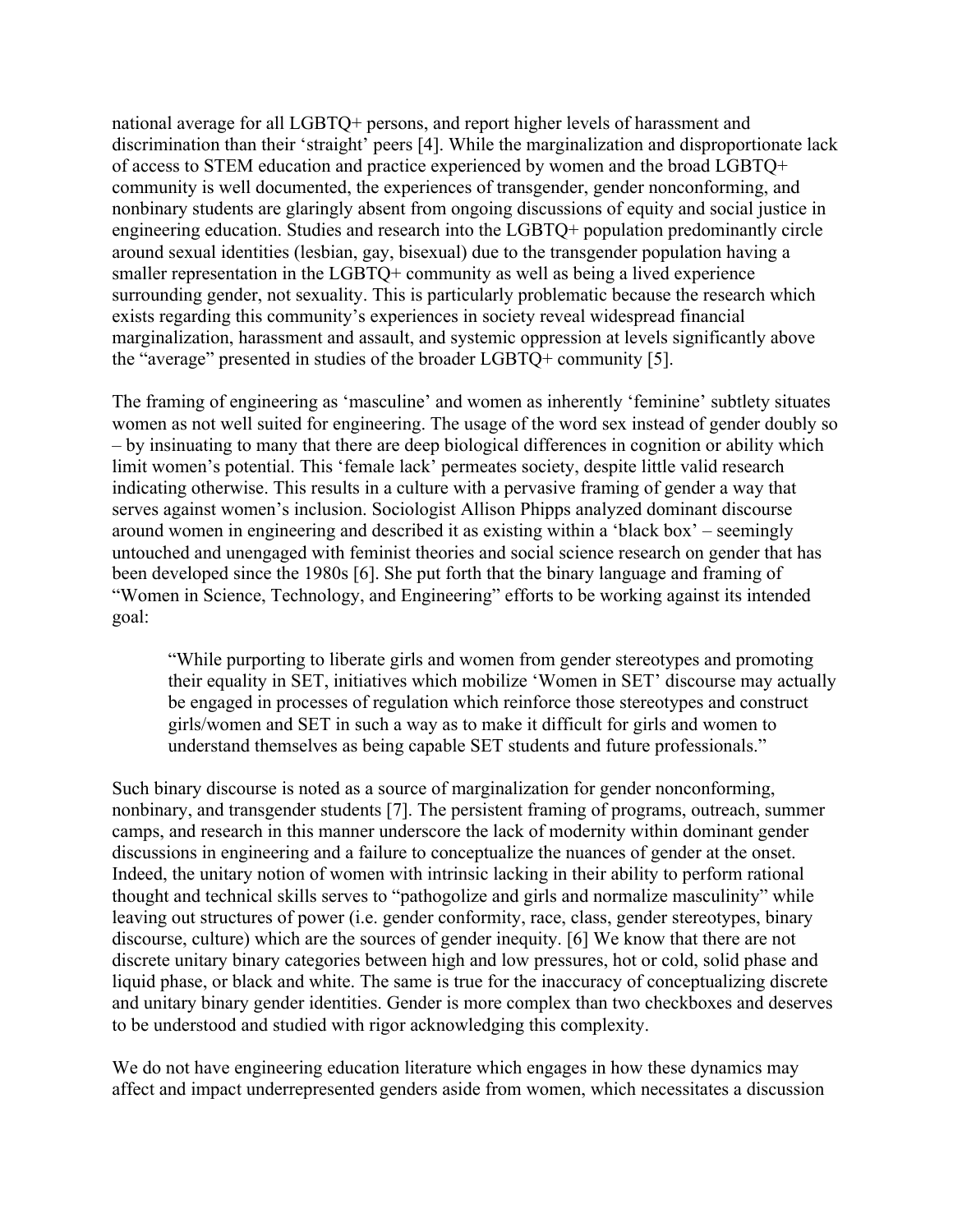around our framing of gender itself. This is necessary to break open our 'black box' surrounding gender and begin to embrace multi-disciplinary approaches, theories, and insight, while unsettling assumptions of accuracy or objectivity within our existing body of research.

#### **Conceptualization of Gender**

The embedded logics of a professional institution or culture is adopted by those who identify with that institution or culture [8]. With the highly gendered field of engineering, this includes the conceptualization of gender and its corresponding logics. Discussions around gender in engineering often reflect one particular conceptualization of gender which is often termed biological essentialism, or binary gender essentialism. This view of gender posits that perceived secondary sex characteristics form the basis of gender, and that sex and gender can be used interchangeably as they are believed to be the same [9]. Research and demographics which reflect this conceptualization offer gender as two categories to choose from. Within this view behaviors, presentations, and roles are inextricably linked to body parts and there are no sociallyrecognizable intermediate sexes, and thus no intermediate genders. Under this view, nonbinary, genderfluid, genderqueer, or other gender identities are perceived as not rooted in biology, thus nonexistent, else they uproot the fundamentals of gender essentialism. This becomes a source of tension for the families of nonbinary, transgender, and gender nonconforming children and their peers [10].

This conceptual understanding may appear in mainstream popular culture, but it is far from mainstream in academic fields such as psychology, women's studies, gender studies, queer studies, sexuality studies, sociology, cultural anthropology, and other disciplines. Broadly, "gender" refers to the behaviors, roles, stereotypes, self-identification, presentations, and actions that are socially attributed to the categories of man and woman [11]. Gender is a system of socially constructed categories – behaviors and bodily presentations are witnessed by others and gender is then ascribed upon them. Witnessing and affirmation by others is what creates the social recognition of our gender [12]. Gender perceptions of femininity or masculinity in everyday interactions do not involve the perception, witnessing, or display of intimate body parts - this is one of the principle theoretical underpinnings which delineates physical sex characteristics from one's gender identity. The multiplicity and fluidity of gendered experiences across human cultures globally and historically (as well as locally) inform the modern conceptualization that gender is not binary or unitary, and that the essentialist model does not fit the lived experience and intrinsic inclinations of many individuals [13]. People who are outside of the gender binary may identify themselves as any number of "nonbinary" genders or live as a gender nonconforming man or woman, not conforming to presentation, behavior, or gender roles ascribed upon their body. This impacts the perception and recognition of their gender and blurs the line between a valid gender and an unintelligible gender presentation. The social construction of gender does not mean it is not real – for example - traffic lights are a social construct. This does not mean they are not real. It means our understanding, relation, and perception of traffic lights are constructed through the surrounding social discourse and are understood contextually within that discourse. This contextualized discourse can be specific to a historic era, our racial or ethnic culture, a religious context, our communities of sexuality, dominant national or professional culture, etc. This is what creates our culturally specific yet individually differing understanding of traffic lights. Red, yellow, green, the placement above the road, the order and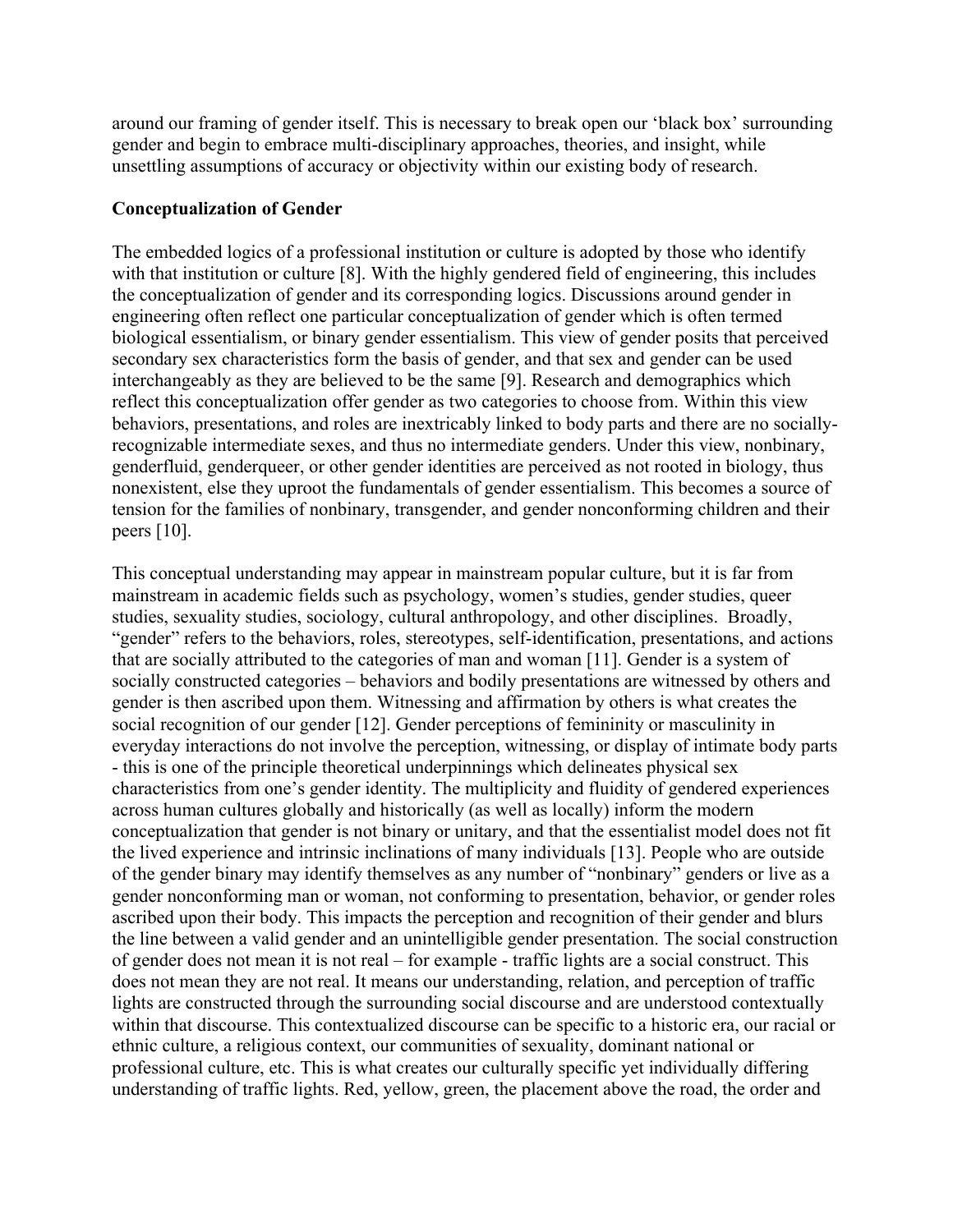pattern of the lights, and our adherence to traffic lights are socially constructed. We internalize it and treat it as natural. Like traffic lights, for each of us gender is understood based on the discourse surrounding gender in our lives. This informs our individual and societal understandings, despite how it may feel 'biologically natural' or objective.

Scholars do not assert a singular definitive theorization of gender due to this socially contextualized understanding. Most broadly describe gender as a social system of regulated norms as well as our own internal intrinsic inclinations which become gendered. This regulation is invisible yet is what gives gender its pervasive structure in our cultural landscape. Judith Butler states that "gender is the repeated stylization of the body, a set of repeated acts within a highly rigid regulatory frame that congeal over time to produce the appearance of substance, of a natural sort of being" [14]. This regulatory frame creates gender norms that dictate appropriate, acceptable, or otherwise socially dominant behavior which we begin to internalize as early as 31 months old [15].

When buttressing up against these norms you may be questioned, made to feel questionable, made to feel like you do not belong in the space where you are inhabiting, or made to find it too uncomfortable to stay [16]. The social construction and regulation of gender creates the invisibility of those whose expression and identity exist outside of the dominant binary. In turn, the very conditions for those individuals to exist requires this regulation to be eased or removed. Judith Butler explains this phenomenon [17]:

"…individuals rely on institutions of social support in order to exercise selfdetermination with respect to what body and what gender to have and maintain, so that self-determination becomes a plausible concept only in the context of a social world that supports and enables that exercise of agency. Conversely (and as a consequence), it turns out that changing the institutions by which humanly viable choice is established and maintained is a prerequisite for the exercise of self-determination. In this sense, individual agency is bound up with social critique and social transformation. One only determines "one's own" sense of gender to the extent that social norms exist that support and enable that act of claiming gender for oneself. One is dependent on this "outside" to lay claim to what is one's own.

The social context of the engineering discipline is the institutional backdrop for which nonbinary, transgender, and gender nonconforming students may or may not be given the social ability to exist because they are only able to exist within institutions of social support. Without institutions of social support, the ability to self-determine gender is absent and engineering becomes an inhospitable – an impossible – field to be authentic within. It is with this that I call into discussion inclusivity of nonbinary gender individuals and those who have gender diverse presentations in the engineering discipline.

# **Gender Expansive Language & Definitions**

The language around gender diversity is rich with depth, history, and cultural context. I have adapted a condensed list of gender expansive terms from Brielle Harbin below, in addition to adding a few items and slight modifications [18]. This list may be a valuable resource throughout this paper and in our efforts to further understand the complexity of gender.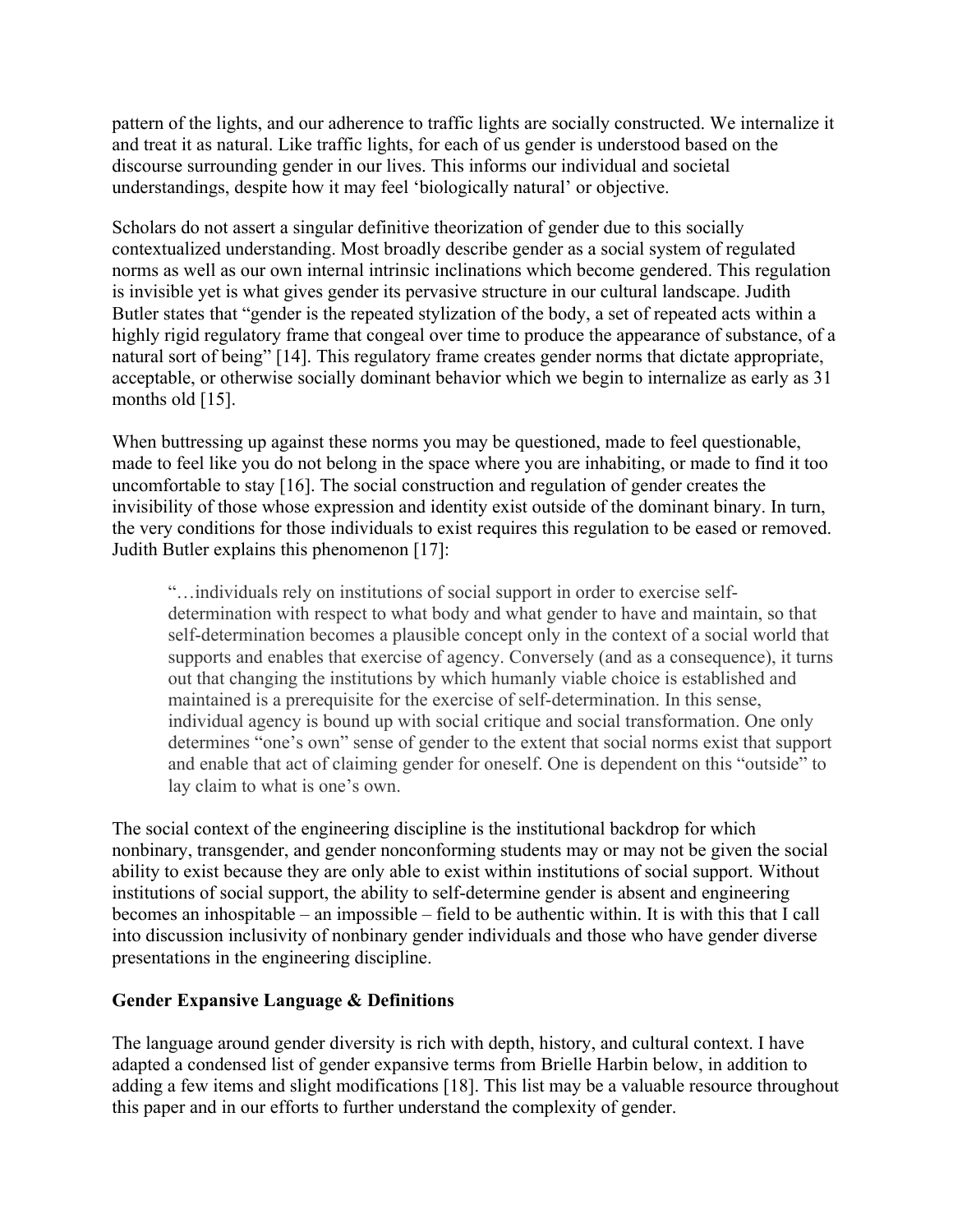Cisgender: a person whose gender identity and gender assigned at birth align (e.g. a man whose gender was assigned male at birth based on external characteristics).

Gender Binary: a term that refers to the idea that there are only two genders (e.g. man/woman) and individuals should be gendered as either man or woman.

Gender Expression: a term that refers to individuals' external display of their gender either through clothing, demeanor, social behavior and other factors. Also referred to as gender presentation.

Gender Fluid: a term that is used to refer to individuals who identify in a way that flows between genders, or whose gender identity fluctuates or shifts. This shift may flow between all genders or any subset of genders.

Gender Identity: an individuals' internal sense of themselves as either male, female, both or neither.

Gender Non-Conforming: a person whose gender presentation does not align with socially-constructed gender expectations.

Gender Normative: a person whose gender expression aligns with socially-constructed gender expectations.

Misgender: a term used to describe the act of failing to acknowledge (or use) an individual's requested gender pronouns or using gendered language when referring to them (i.e. ma'am, sir, guy, girl, etc.). The possibility of being misgendered is often anxiety provoking for gender non-conforming individuals. Moreover, being misgendered is disrespectful and violent, putting the misgendered individual at risk for discrimination.

Mx: a gender neutral honorific alternative to Mr., Mrs., and Ms. Used by some who do not identify as man or woman. Pronounced miks or muks. For examples visit https://en.oxforddictionaries.com/definition/mx

Name-in-use: The name a person uses which may not be the same as the legal name utilized in governmental and other administrative systems. "I know my legal name on the roster is Lilly, but my name-in-use is Gazlene."

Nonbinary: a term used to describe individuals who do not identify within the man/woman gender binary. Individuals may use this term to describe their gender identity, or it may be used as an umbrella term for genders which are not man or woman.

Pronoun: The gendered shorthand term which refers to an individual in our language instead of name. It includes subjects, objects, possessive adjectives, and reflexive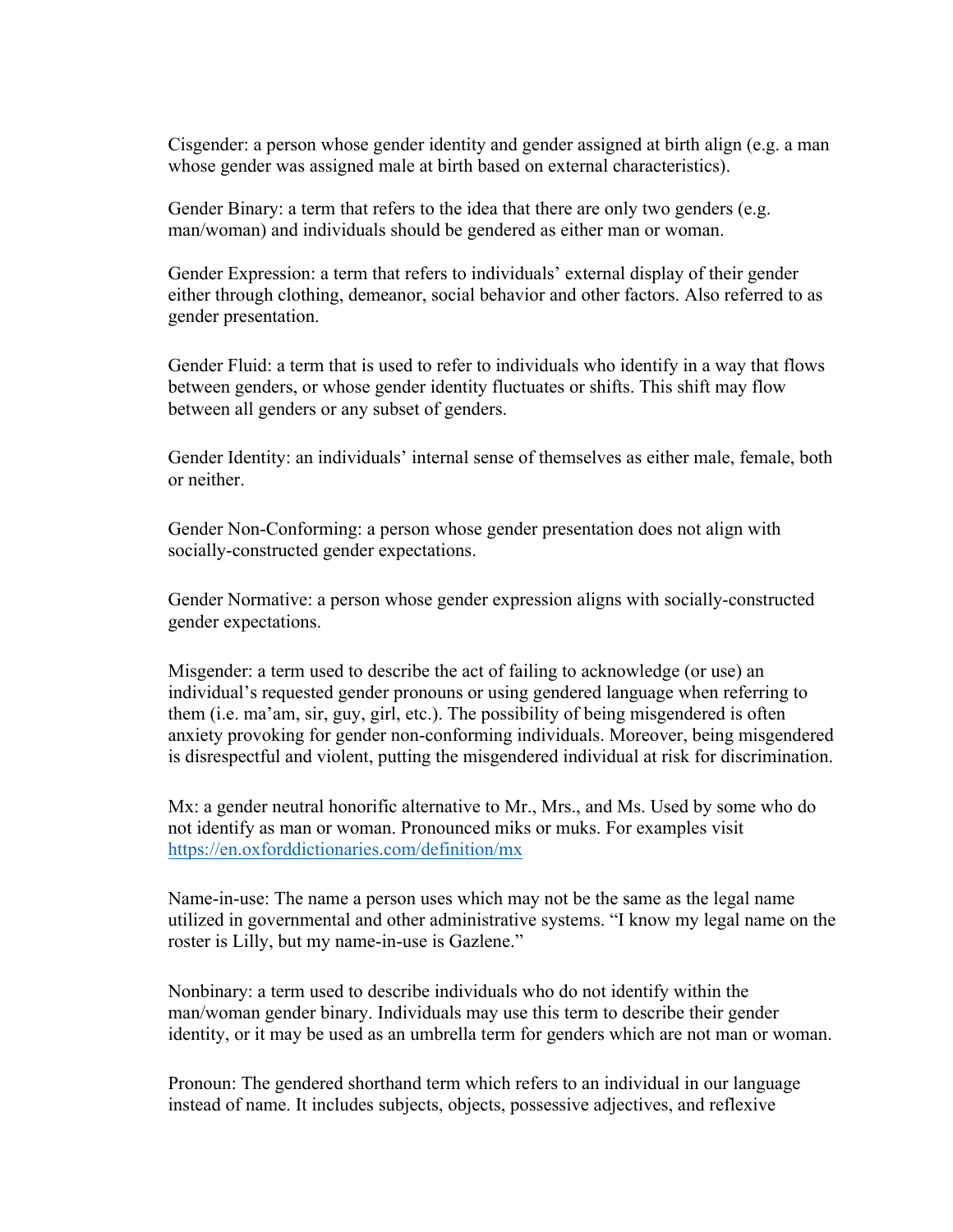pronouns. For a list of common pronouns and their usage visit http://web.mit.edu/trans/GenderNeutralPronouns.pdf

Transgender: a person whose gender identity and gender assigned at birth align (e.g. a man whose gender was assigned male at birth based on external characteristics).

TGNC: acronym which stands for transgender and gender nonconforming.

They/Them/Theirs: gender neutral pronouns that are preferred by some individuals who identify as nonbinary or otherwise gender non-conforming. Also used to refer to a person or group of unspecified gender. Example – "Where did Alex go, I have their pencil. I hope to see them in class. They are such a nice person."

Ze/Hir/Hirs: gender neutral pronouns that are preferred by some individuals who identify as nonbinary or otherwise gender non-conforming. Pronounced zee / here / heres. Example – "Hir name is Sam, and ze is an industrial engineer. I believe this project is hirs to manage."

### **Gender, Engineering, & Identity**

The number of women working in engineering is roughly 14% of the total professional workforce [19]. Additionally, 20% of those enrolled in engineering undergraduate programs identify as women [20]. This makes engineering by many metrics the most gender imbalanced discipline in the United States. Alongside these male dominated statistics are an engineering culture which is hegemonically masculine and more welcoming towards men [21]. The small number of women in the field can make forming community and finding mentorship difficult. The interpersonal gender dynamics in this male dominated field can cause women to alter their gender presentation - leaving "feminine traits" at the door – and reporting a diminished sense of belonging [22]. Women with more conventionally feminine appearances are perceived as less likely to be competent or suited for STEM careers due to the male gendering of STEM [23]. This, in some respects, imposes a perception of gender non-conformity for many women who otherwise would not identify as gender non-conforming within engineering. In the face of these gender dynamics there are professional organizations, student clubs, summer camps, and women-specific spaces which are avenues for forming support structures and mentorship for women in engineering. As mentioned prior, this has been critiqued as further entrenching the notion that we live within a binary gender system in which women have an inherent 'lack' which needs to be assisted [6]. The experiences and statistics of women in engineering and broader STEM fields lead me to wonder about those who may be further on the gender margins in terms of visibility and representation.

Nonbinary, gender nonconforming, and transgender students face elevated levels of harassment, discrimination, and violence on college and university campuses compared to their cisgender peers [24]. This targeting is often labeled transphobia or gender bashing. Transphobia can be described as "emotional disgust toward individuals who do not conform to society's gender expectations" with similar terms being "binary genderism" and "gender bashing" [7], [25]. These forms of targeted discrimination and violence are not only aimed at nonbinary students but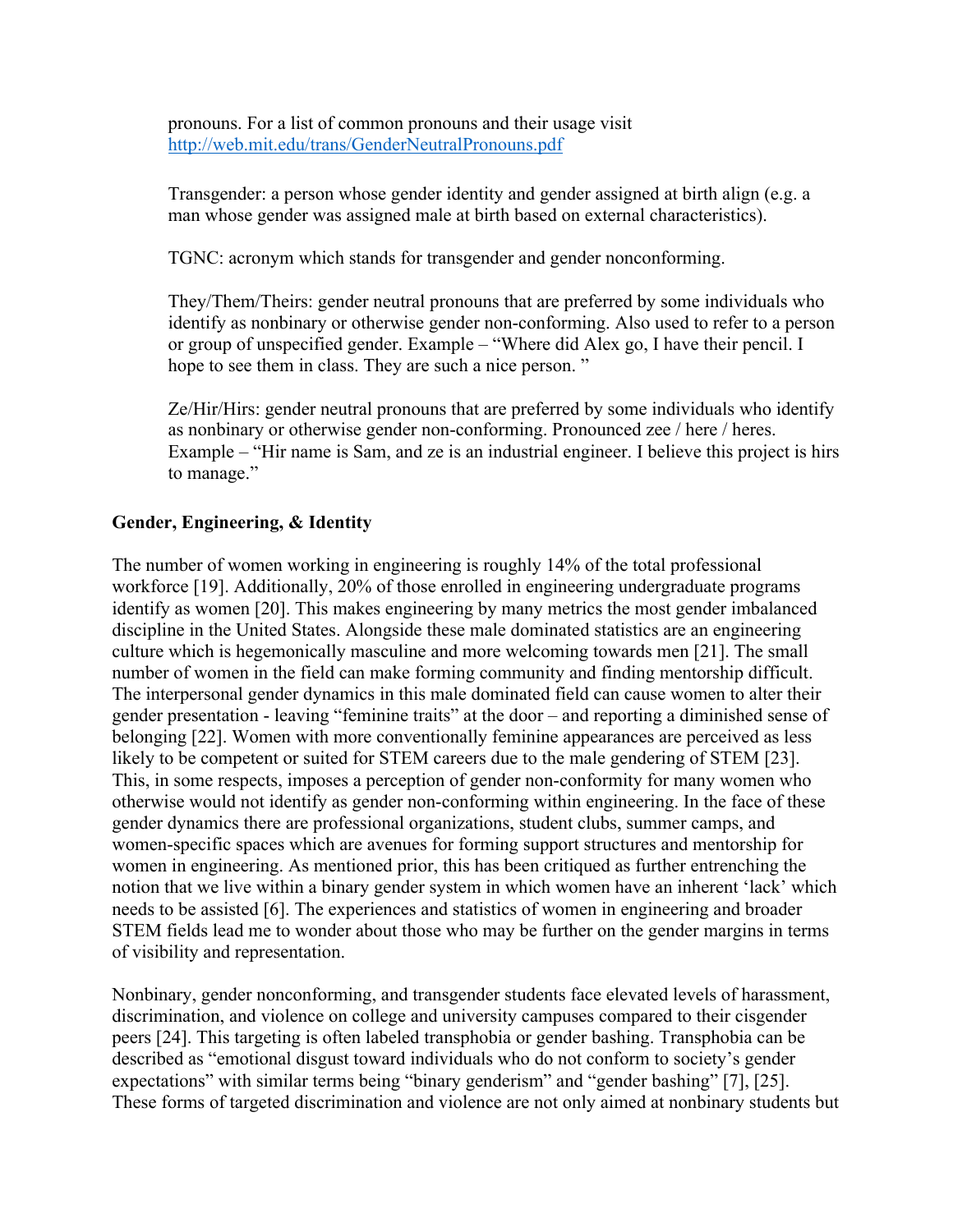also men and women who are gender nonconforming or transgender. Lack of access to gender affirming spaces (such as gender-neutral housing or gender affirming bathrooms) has a significant relationship to increased suicidality for nonbinary, transgender, and gender nonconforming college students. The binary sex segregation of spaces creates a physical built environment which reinforces compliance to a binary gender system to the detriment of those outside the system or whose relation to the system is complicated [26], [27]. Other areas on campuses which are sources of discrimination or structural gender binary enforcement include health care, class programming, student support, administrative systems, and records departments [28].

A landmark study with over 22,000 participants sought to capture the societal landscape for transgender individuals in the United States. The results of the study identified that 31% of the transgender population identifies as nonbinary or otherwise gender nonconforming [5]. Some of the findings include that 59% have avoided a bathroom within the past year, 46% report verbal harassment, a suicide rate ten times the national average, three times the unemployment rate, and 16% have left a college or vocational program due to harassment. Other studies have found that 39% of TGNC students, faculty, staff, and administrators have faced harassment on college campuses. It is worth discussing whether our culture, which can sometimes be described as hostile or chilly towards women, provides a safe and supportive environment. My own personal hypothesis due to the lack of literature is that we will find dynamics for TGNC students that are equally, if not more, hostile and chilly. It has been found that LGBTQ+ individuals in STEM have a rate of closeting (hiding their LGBTQ+ status from peers) which is nearly double the national average. Engineering students in particular report higher levels of discrimination, exclusion, and negative experiences than when they are elsewhere on campus [30], [31].

I would like to reiterate and explicitly state the importance not to conceptualize or categorize transgender and gender nonconforming engineers outside the demographics of men and women. "Women" includes cisgender and transgender women, "men" includes cisgender and transgender men. Men and women all have various degrees of gender conformity and nonconformity. As defined before, cisgender is a descriptor for a person whose gender aligns with the gender assigned at birth. Transgender is a descriptor which describes a person whose gender differs than the gender assigned at birth. Transgender and gender nonconforming are adjectives, not nouns. This is important as it complicates what we are talking about when we mention "men" and "women" in engineering. Men and women's experiences, sense of belonging, and social acceptance may vary within each category due to degree of gender nonconformity or transgender status. Most TGNC people are solidly within the gender binary but face marginalization due to others' perception of their body. The basis of gender bashing is not so much about identity as it is about bodies. It is the bodies of men and women and the categorization and perception of these bodies which become the targets of gender bashing. Together, this unsettles the notion that gender identity is a discrete and unitary dichotomous variable. Can studies accurately use a binary gender variable to produce valid research findings, or do the nuances of gender complicate its ability to be used this way? Intersectional feminist theorists assert that many categories such as race and sexuality complicate this notion of a singular gender experience as well. Audre Lorde asserts that straight white women and lesbian black women exist within the intersections of power dynamics of sexism, racism, and homophobia in society. Sexism is racialized, homophobia is racialized, homophobia stems from gender conformity, all of these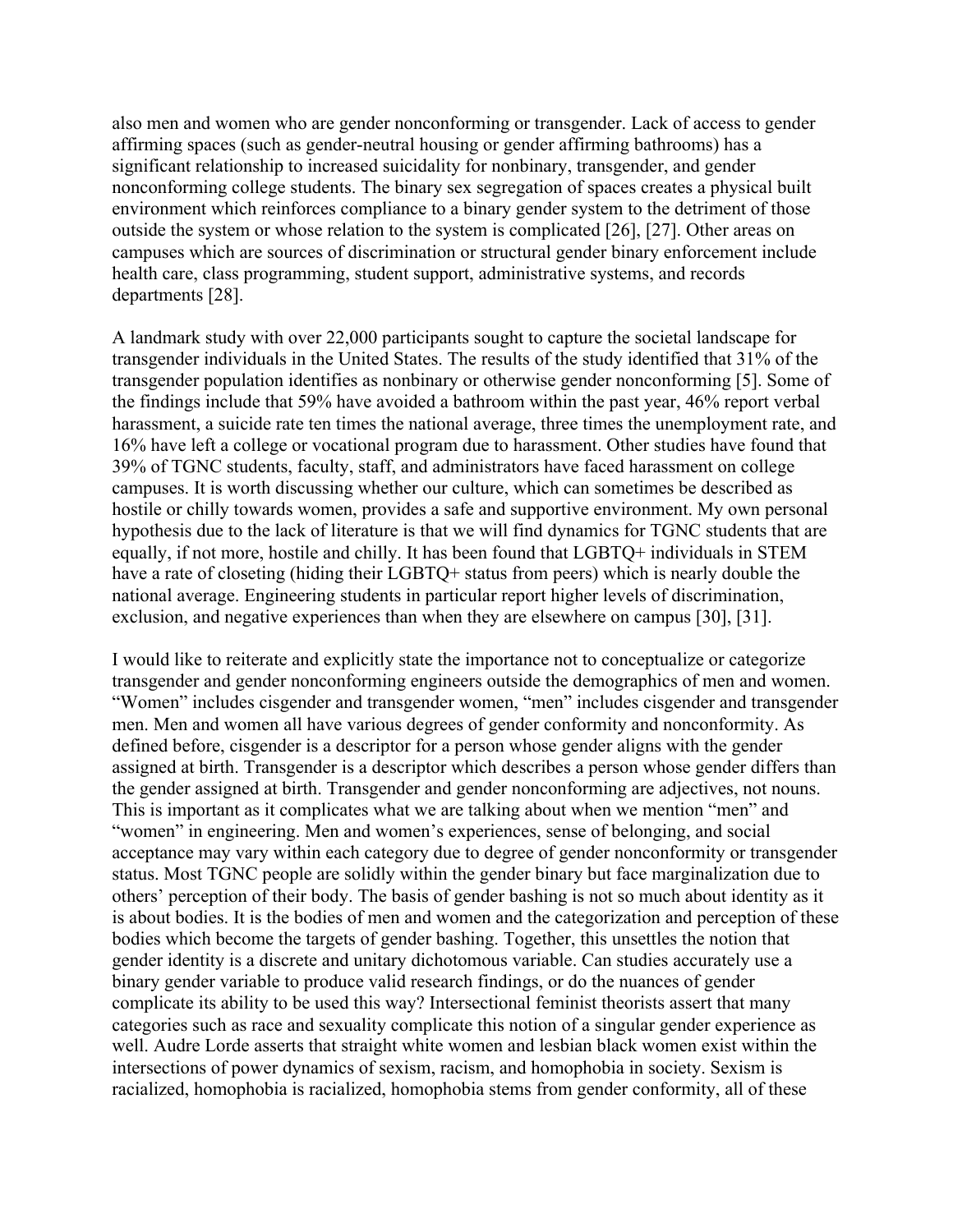concepts are woven together [32]. Gender is not as simple as an M and F variable and our research should move away from this precarious over simplification.

#### **Provoking Discussion**

As stated prior, finding safe bathrooms without fear of judgement, harassment, or violence for nonbinary people is a source of immense stress for nonbinary students. Governments such as the cities of Portland and Austin have addressed this by mandating most single stall restrooms be designated as gender neutral. Our university also has a goal of transitioning all single stall restrooms to be gender neutral, as well as placing gender neutral and accessible bathrooms in all new buildings. Many men and women who are gender conforming with health concerns, private needs, or disabilities benefit from gender neutral accessible bathrooms as well. The addition of the gender designation X alongside M and F on Oregon and California driver's licenses and birth certificates indicates rapidly advancing policy and legal recognition. While these represent real and measured strides towards nonbinary gender inclusion in society, structural changes are just one part of the picture. A cultural paradigm shift in gender relations will need to occur. I believe many parts of the engineering discipline need to be proactive and not reactive to these changes.

How do we expand gender inclusion for all students? What interventions and changes can we begin to make to move them from liminal spaces and towards centrality? What would an engineering work force look like without two discrete unitary sets of professional dress standards? Legal recognition is expanding and this is one of the most rapidly progressing structural change taking place regarding gender in society. However, legal definitions alone should not the basis for our inclusion and validation of others' gender presentations and identities. I believe we must channel our human compassion and empathy towards others as the first and foremost reason. Myself, as a woman, do not find the gender theory and schema present in this paper to invalidate my existence. It instead expands my worldview towards accepting every human's unique relation to their gender. The cultural lens through which I see gender strives to be broad and inclusive – reducing and eliminating stereotypes and rigid boxes others must fit within. It is my hope that this wonderful experience can be shared by other engineers.

I would like to add some additional context on the social positioning where I am writing from. I consider myself a gender nonconforming woman. My social and professional sphere includes many nonbinary, transgender, and gender nonconforming individuals. Gender nonconformity through the years has shown up through my style of dress, lack of adherence to socially expected patterns and behaviors, my queer expression of sexuality (which situates myself outside of normative heterosexual gender interactions), and a rejection of the gender binary. My own experience is that this nonconformity has led to a diminished sense of belonging in engineering workplaces and classrooms. I have often believed that if I behaved, dressed, or spoke differently in engineering contexts that I would have a higher sense of belonging and engineering identity. I surround myself with those who make me feel good about myself, who validate our collective existence – I have struggled to find this within engineering. This paper is informed both from years of close kinship with other TGNC individuals and my research into gender theory and TGNC experiences.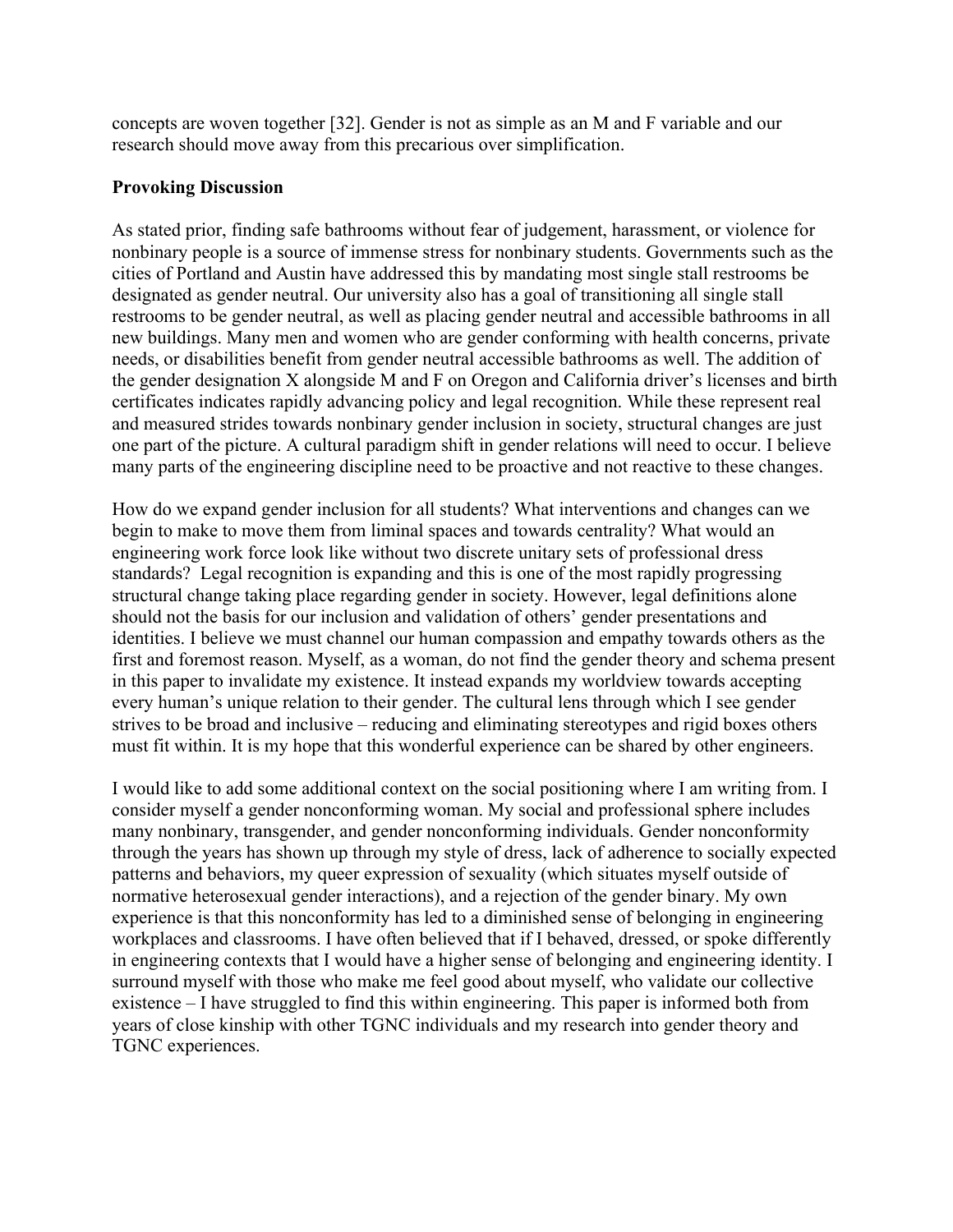The following are two areas in engineering – classroom interactions and professional standards – which I situate suggestions for further gender inclusivity / gender expansion. They are presented as sources of discussion, investigation, and experimentation of integration.

## **Classroom Interactions**

There is a growing body of literature for instructors to utilize when creating inclusive classrooms for diverse student populations. Vanderbilt University student Brienne Harbin created a summary of best practices and pedagogical approaches for gender diverse classrooms, which may be useful to engineering instructors [18]. One best practice is awareness – being well versed in understanding the nuances of gender and the issues gender nonconforming individuals face in society. When in the classroom, some other practices include sharing name-in-use and pronouns for all those in the classroom at the start of a year, explicitly detailing a policy of respect, politely correcting misgendering which occurs in the class by yourself or others, and avoiding inquisitive questions of students perceived as gender nonconforming.

Most of the time discussions around inclusion of LGBTQ+ students focus on sexual minority students as opposed to gender minority students. Case, Stewart, and Tittsworth developed curriculum suggestions for use in STEM fields to increase inclusivity for TGNC students [33]. They include faculty becoming well educated in gender - removing the assumption that outwardly visible characteristics are the basis of students' gender, avoiding binary gender bias, and offering reading materials which are contextualized within gender-expansive medical, psychological, sociological, and feminist settings. The usage of gender neutral pronouns in the classroom when discussing engineers allows men, women, and nonbinary students to all see themselves as that engineer.

The following website contains further resources, education, and legal & policy implications for schools and teachers: https://www.genderspectrum.org/resources/education-2/

# **Professional Standards & Organizations**

Navigating professional standards can be a source of stress for women in engineering, and I believe it is also stressful for nonbinary and gender nonconforming students. Several sources of gender constriction in engineering practice include administrative computer systems which track gender in a binary, professional standards, and engineering organizations.

Administrative systems are gendered and tied to the legal foundations of a gender binary [34]. These administrative systems socially and structurally enforce a binary and limit the spaces where nonbinary and gender nonconforming individuals can exist or be recognized. Administrative systems include college enrollment records, social security records, driver's licenses, and birth certificates. Expanding the gender options in administrative systems offers the ability to assess needs and acknowledging existence. Collecting organizational demographics may use data collection strategies presented prior from the HRC, or simply present nonbinary as a third option. Collecting broader gender demographics of a workplace may allow for assessment of diversity trainings or specific human resource concerns. In addition, the creation of administrative processes to change the name-in-use on email systems instead of using a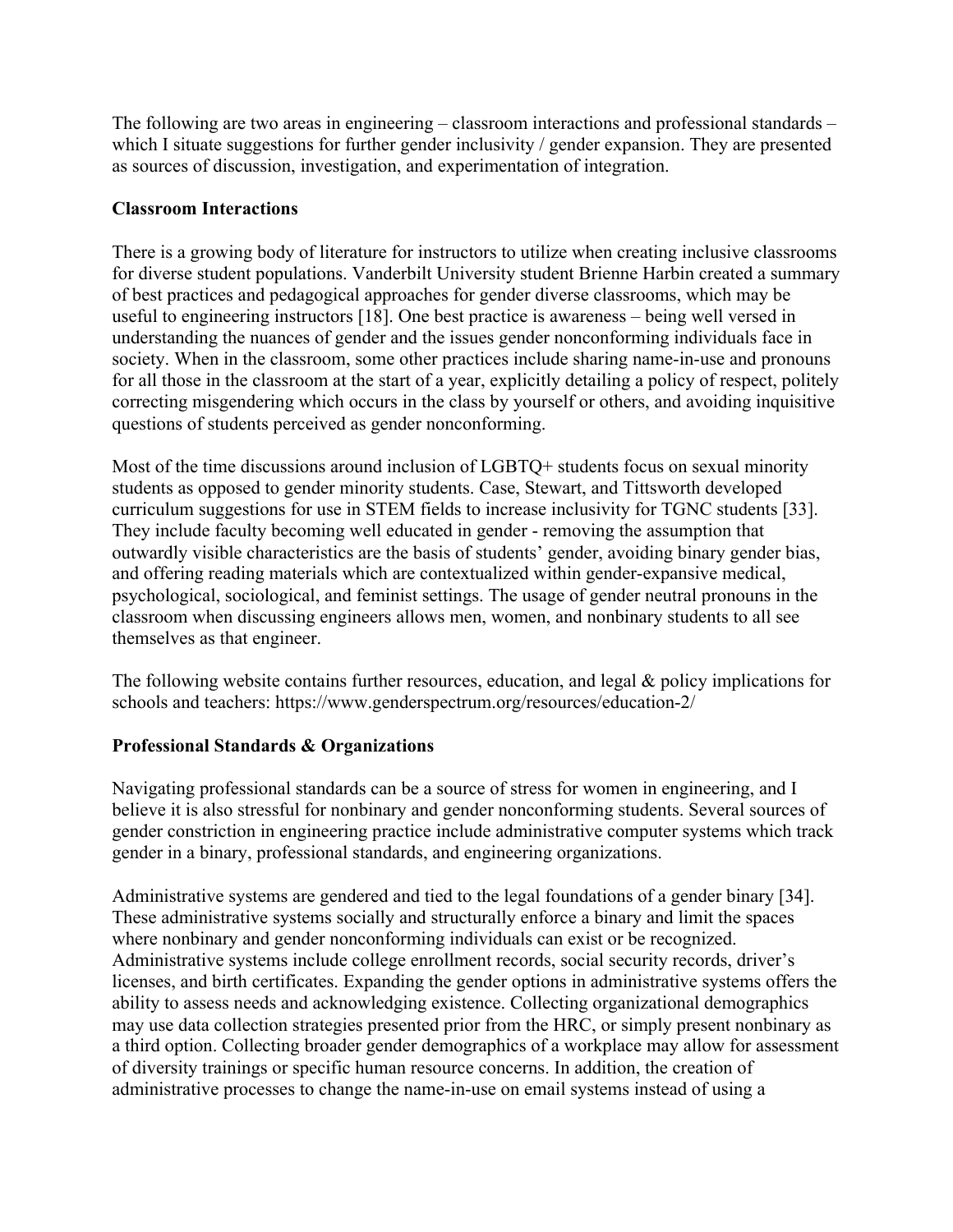nonbinary person's legal name would assist in individual's true expression of their gendered lives which often can include self-asserted names which may differ from legal name of record.

Professional honorifics can be gender expansive which would include Mx. alongside Mr., Ms., and Mrs. Further acknowledgement of TGNC professionals around professional dress would need to occur culturally. Genderqueer activist and professional Jacob Tobia has written about their experience in professional settings and expressing their gender, which is distressing for them on many angles [35]:

"…for transgender and gender non-conforming people like myself, the question of what to wear to work becomes an exhausting question of identity and of survival. For us, the question changes from "*how* do I present my best self at work?" to "*can* I present my best self at work?"

… professionalism has been my enemy, because it requires that my gender identity is constantly and unrepentantly erased. In the workplace, the gender binary can be absolute, unfaltering and infallible. If you dare to step out of line, you risk being mistreated by coworkers, losing promotions or even losing your job… Would I still have the respect of my boss if I showed up in heels? Would I be treated as a professional if I wore earrings? Would I be taken seriously wearing lipstick? Would my colleagues respect me for who I am?"

What support structures across disciplines and workplaces have been created for nonbinary individuals? Organizations such as Society of Women Engineers (SWE) represent women, but not other gender minorities such as nonbinary or genderfluid individuals. I myself am a member of SWE and desire a more expansive approach towards gender diversity. What if SWE's mission statement framed their efforts towards women, nonbinary, and other gender marginalized engineers? What if we had an organization which not only represented the 14% of working professionals that are women, but the uncounted (perhaps 1%) of engineers who wish to utilize a third option? Women's organizations can expand past representing assumed cisgender women and towards advancing masculine gender non-conforming women, transgender women, and nonbinary individuals who also share liminal spaces in engineering both in terms of demographics and likely in experience. This would alter approaches towards professional dress to liberate all bodies from restrictive norms. This would represent gender solidarity and ally-ship with all non-dominant genders in a predominantly male-identified field. As mentioned before, the entrenchment of women-only-groups, lounges, and camps in our gender diversity efforts may be solidifying binary gender views for both men and women that gender exists on a binary further excluding nonbinary and gender nonconforming professionals.

A common misconception is that nonbinary, gender nonconforming, and transgender identities in society are rooted in sexuality instead of gender. Sexuality is not gender and vice versa – being a woman is a gender identity shared across various sexualities. It is often assumed that a woman's sexuality is straight (compulsory heterosexuality) which is one of many assumptions that go into the women's gender stereotypes. There is documented tension between the gay and lesbian community and the transgender community in both literature and my own experiences due to this sticky relationship between gender and sexuality. Members across these communities do not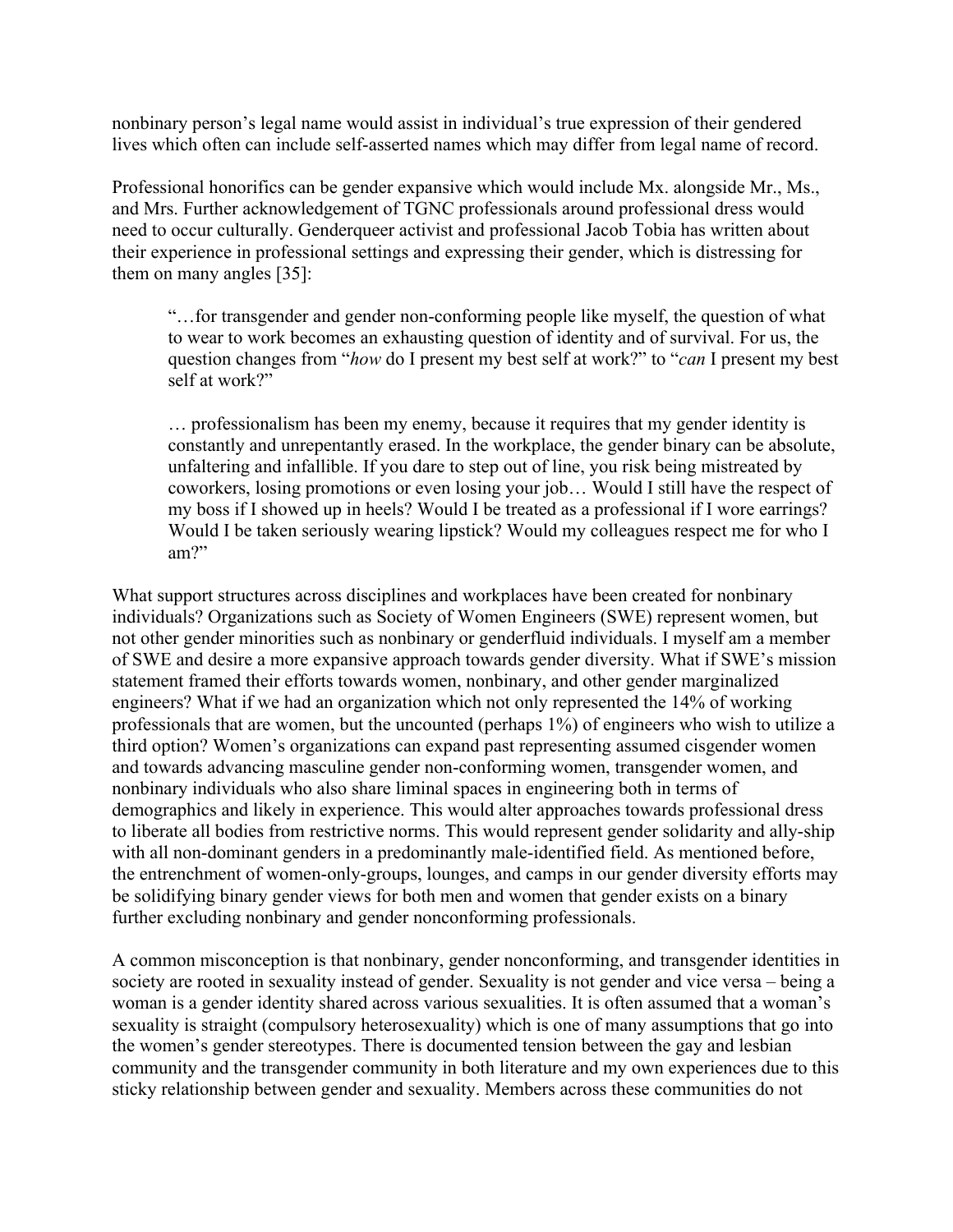always share the same experiences with gender leading some cisgender lesbian, gay, and bisexual individuals to exclude nonbinary, gender nonconforming, and transgender people from their social circles. This tension exists in parallel to each community's shared goals of dismantling heterosexism and heteronormativity [36]. OSTEM is a community with many resources, many of which do work towards LGBTQ+ inclusion, but internal dynamics – and the nature of need to understand gender as a different identity than sexuality – may limit their efficacy at expanding cultural acceptance in engineering. In addition to the sometimesconflicting relationship between gender and sexuality are demographics. Nonbinary individuals comprise roughly 31% of the US transgender community, which itself is just 8.5% of the broader LGBTQ+ community, which demonstrates the liminal space nonbinary people may occupy in LGBTQ+ organizations [5], [37]. Programs such as ASEE Safe Zone Workshops also are a fantastic resource for LGBTQ+ inclusivity. The need for gender-expansive education for gender nonconforming men, women, and nonbinary engineers is distinctly different than sexuality-based education. Lesbian, gay, and bisexual inclusion typically revolves around someone's dating life outside of work. In regards to gender it is about how they dress, talk, behave, and identify at work and the degree of binary gender conformity.

I believe that trainings and workshops specifically regarding gender inclusivity and gender expansive understanding (not to be connected or conflated with sexuality) may be integral in shifting engineering culture.

### **Summary**

On September 16th 2017, Georgia Tech fourth-year computer engineering student Scout Schultz was fatally shot by campus police in an incident which many close to Scout frame as a "suicide by cop." Friends and family report 21-year old Scout navigated depression and social stress throughout their college years. Scout identified as "nonbinary, intersex, and bisexual" [38]. Each of these identities are impacted by marginalization and exist in the liminal spaces presented in this paper. This tragedy should prompt our necessary discussion around nonbinary inclusion – are our environments sources of affirmation, support, distress, or invalidation? Are we expanding gendered norms and presentations for all people in our quest for gender equity, or are we further entrenching often restrictive gender conforming binary standards? Reflecting on the ideas and literature highlighted in this paper offers several points of entry for engineers at all levels to reflect, discuss, research, and collaborate to make engineering a great place to be – for all genders.

#### **Acknowledgements**

This paper is dedicated in memory and solidarity with Scout Shultz, their family, and the Georgia Tech LGBTQ+ community. Not cited are friends and chosen family whose thoughts, input, and insight informed this paper.

We are grateful to funding from the National Science Foundation under grant EEC 1764103. D. Any opinions, findings, and conclusions or recommendations expressed in this material are those of the author and do not necessarily reflect the views of the National Science Foundation.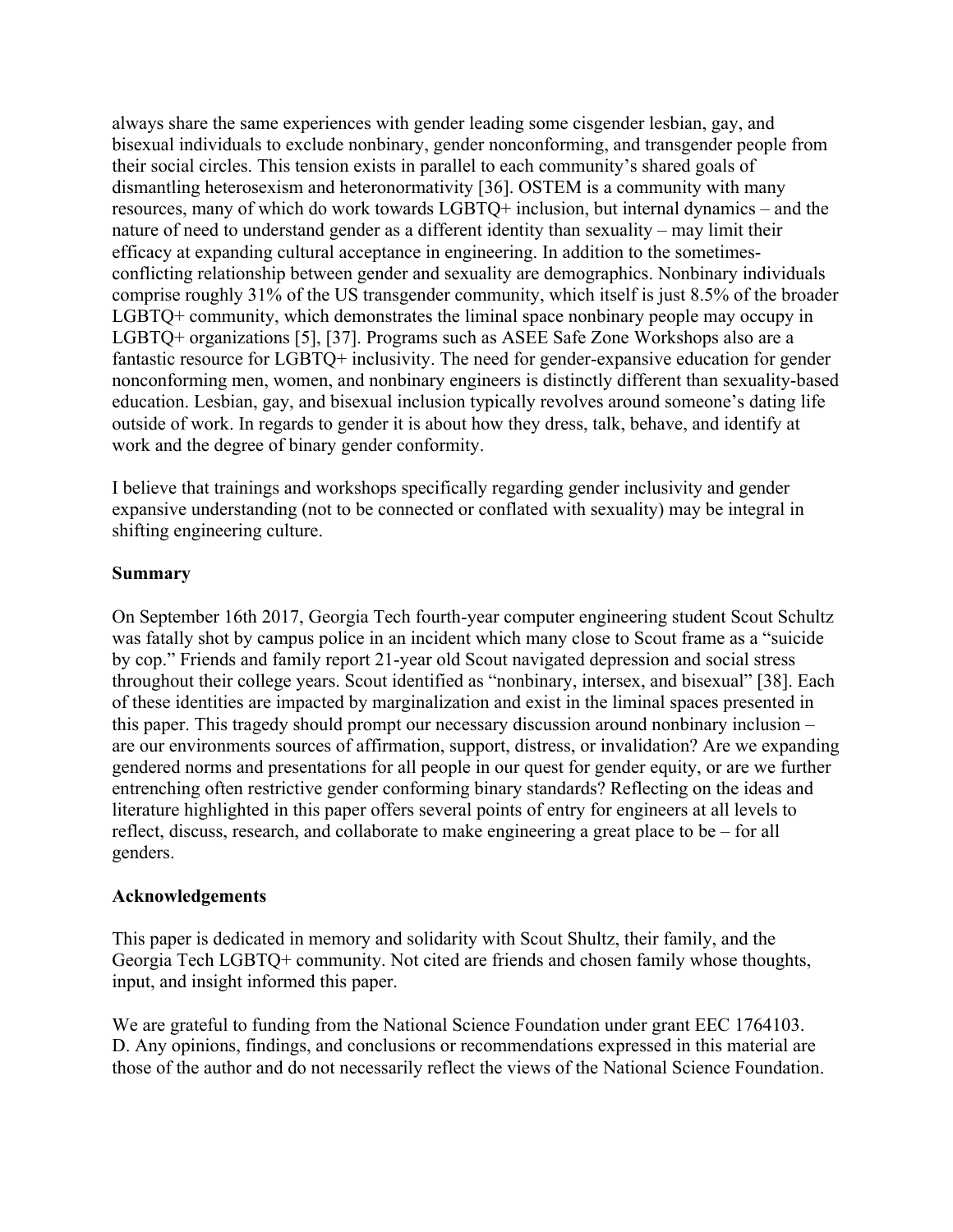#### **References**

- [1] G. Robinson, J. McIlwee, Men, Women, and the Culture of Engineering, *Sociological Quarterly*, vol. 32, no. 3, pp. 403-421, 1991.
- [2] D. Hatmaker, Engineering Identity: Gender and Professional Identity Negotiation among Women Engineers, *Gender, Work, and Organization*, vol. 20, no. 4, pp. 382-396, 2013.
- [3] D. Chachra, D. Kilgore, H. Loshbaugh, J. McCain, H. Chen, Being and Becoming: Gender and Identity Formation of Engineering Students*, American Society for Engineering Education*, AC 2008-960, 2008.
- [4] B. Yoder, *Engineering by the Numbers,* American Society for Engineering Education, 2015. Retrieved from https://www.asee.org/papers-and-publications/publications/collegeprofiles/15EngineeringbytheNumbersPart1.pdf
- [5] S. E. James, J. L. Herman, S. Rankin, M. Keisling, L. Mottet, M. Anafi, "The Report of the 2015 U.S. Transgender Survey," Washington, DC: National Center for Transgender Equality, 2016.
- [6] A. Phipps, Re-inscribing gender binaries: Deconstructing the dominant discourse around women's equality in science, engineering, and technology, *The Sociological Review*, vol. 55, no. 4, pp. 768-787, 2007.
- [7] Z. Nicolazzo, *Trans\* in College: Transgender Students' Strategies for Navigating Campus Life and the Institutional Politics of Inclusion*. Sterling, VA: Stylus Publishing, 2017.
- [8] J. Barbour, J. Lammers, Measuring professional identity: a review of the literature and a multilevel confirmatory factor analysis of professional identity constructs, *Journal of Professions and Organization,* vol. 2, no. 1, pp. 1-23, 2015.
- [9] C. Eidson, R. Cole, J. Coley, "Not so Fast: Reassessing Gender Essentialism in Young Adults," *Journal of Cognition & Development*, vol. 15, no. 2, pp. 382-392, 2014.
- [10] J. McGuire, K. Kuvalanka, J. Catapa, R. Toomey, "Transfamily Theory: How the Presence of Trans\* Family Members Informs Gender Development in Families" *Journal of Family Theory & Review*, vol. 8, no. 1, 60-73, 2016.
- [11] J. Garbacik, *Gender and Sexuality.* Danbury, CT: For Beginners Press, 2013.
- [12] Devor, A. "Witnessing and Mirroring: A Fourteen Stage Model of Transsexual Identity Formation," *Journal of Gay & Lesbian Psychology,* vol. 8, no. ½, pp. 41-67, 2004.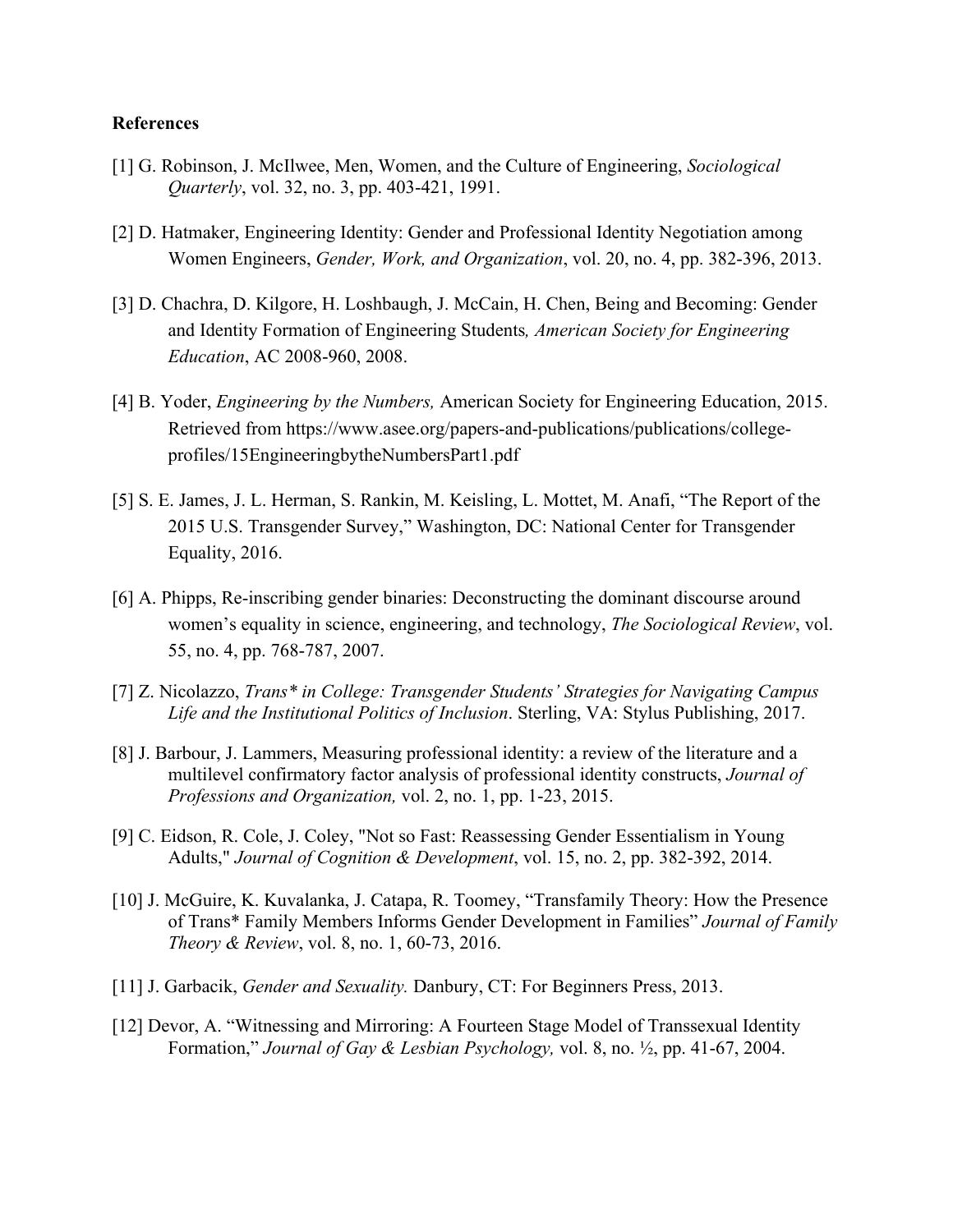- [13] D. Joel, R. Tarrasch, Z. Berman, M. Mukamel, Ziv. M, "Queering Gender: studying gender on gender-normative individuals," *Psychology & Sexuality,* vol. 5, no. 4, pp. 291-321, 2014*.*
- [14] J. Butler, *Gender Trouble: Feminism and the Subversion of Identity*. Abingdon, UK: Routledge, 1990.
- [15] D. Poulin-Dubois, L. Serbin, J. Eichstedt, M. Sen, and C. Beissel, "Men Don't Put on Makeup: Toddlers' Knowedge of the Gender Stereotyping of Household Activities," *Social Development,* vol. 11, no. 2, pp. 166-181, 2002.
- [16] S. Ahmed. *Living a Feminist Life.* Durham, NC: Duke UP, 2017.
- [17] J. Butler, *Undoing Gender*. New York, NY: Routledge, 2004.
- [18] B. Harbin, "Teaching Beyond the Gender Binary in the University Classroom," *Vanderbilt University,* 2016. [Online]. Available: https://cft.vanderbilt.edu/teaching-beyond-thegender-binary-in-the-university-classroom/ [Accessed February 3, 2018].
- [19] Bureau of Labor Statistics. (2016). "Labor Force Statistics from the Current Population Survey," Bureau of Labor Statistics, Washington, D.C., 2016.
- [20] B. Yoder, "Engineering by the Numbers," American Society of Engineering Education., Report, 2015.
- [21] G. Robinson, J. McIlwee, "Men, Women, and the Culture of Engineering," *Sociologial Quarterly,* vol. 32, no. 3, pp. 403-421, 1991.
- [22] D. Hatmaker, "Engineering Identity: Gender and Professional Identity Negotiation among Women Engineers," *Gender, Work, and Organization,* vol. 20, no. 4, 2013.
- [23] S. Banchefsky, J. Westfall, B. Park, and C. Judd, "But You Don't Look Like A Scientist!: Women Scientists with Feminine Appearance are Deemed Less Likely to be Scientists," *Sex Roles,* vol. 75, no. 3-4, pp. 95-109, 2016.
- [24] S. Rankin, G. Weber, W. Blumenfeld, and S. Frazer, "2010 State of Higher Education for Lesbian, Gay, Bisexual, &. Transgender People," Report. Charlotte, NC: Campus Pride.
- [25] D. Hill, "Genderism, transphobia, and gender bashing: A framework for interpreting antitransgender violence," in *Understanding and dealing with violence: A multicultural approach,* B. Wallace and R. Carter, Eds. Thousand Oaks, CA: Sage, 2002, pp. 113-136.
- [26] K. Seelman, "Transgender Adults' Acccess to College Bathrooms and Housing and the Relationship to Suicidality," *Journal of Homosexuality,* vol. 63, no. 10, 2016.
- [28] K. Bender-Baird, "Peeing under surveillance: bathrooms, gender policing, and hate violence," *Gender, Place & Culture,* vol. 23, no. 7, 2016.